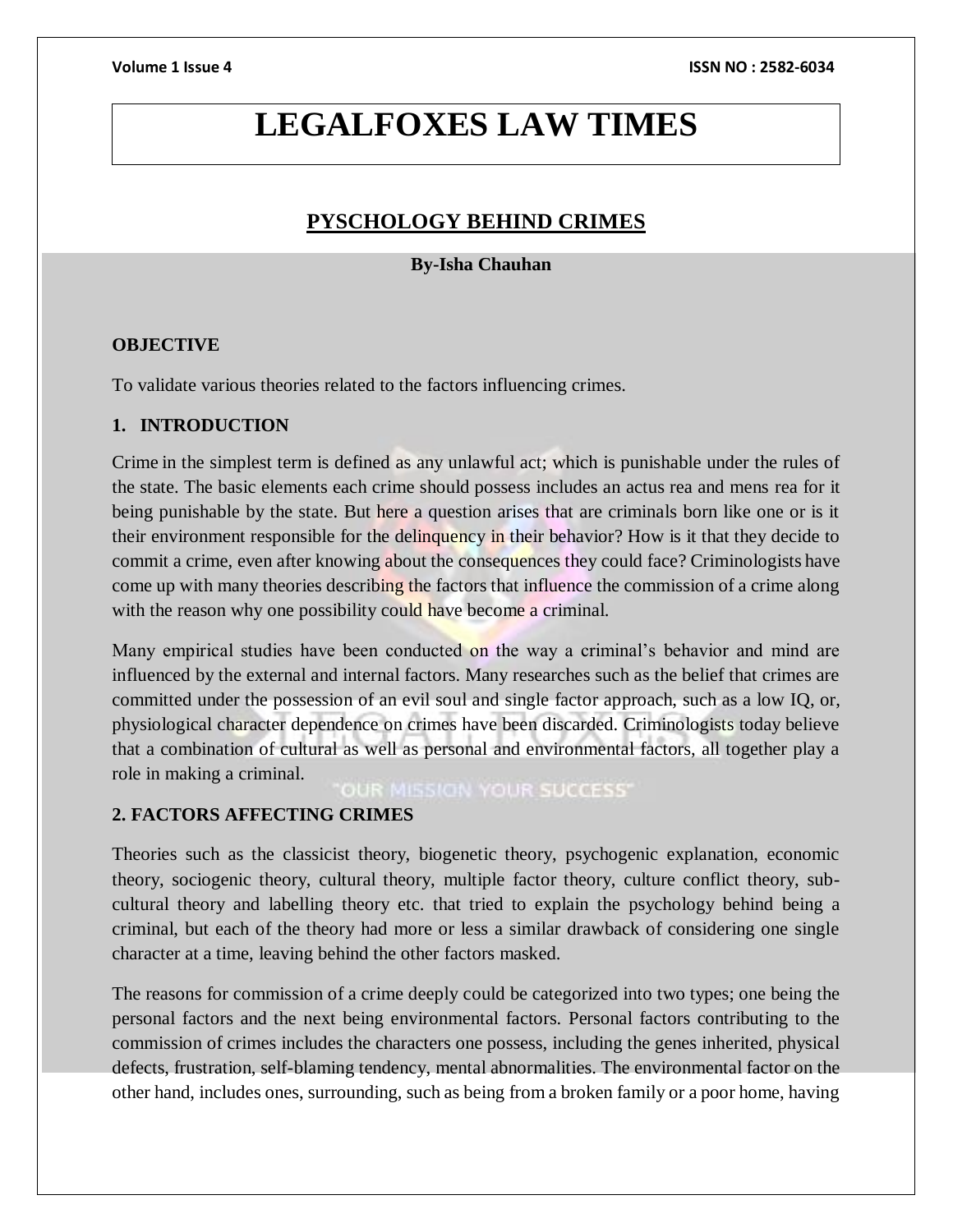a delinquent neighborhood, lack of discipline in the childhood, abusive peer group and the varied beliefs between culture and law. Though crime cannot be considered as being a single cause and effect principle on just one factor. Crime prevails as a result of interaction between both environmental and personal factors.

### **2.1 PERSONAL FACTORS**

Humans are believed to be the genes they inherit, so is the case in the criminal behavior as well. Though the external factors play a significant role in which they are being shaped. Positivists gave the explanation for the biological theory of being a criminal.

### **2.1.1. BEING BORN AS A CRIMINAL**

Lombroso, Ferri and Garofalo stressed on the genetic theory of criminal behavior. They claimed criminals as being born as with a "distinct type", later named as "born criminal" based on degeneracy in the genes or occurrence of atavism. Lombroso also suggested physical deformities being as one of the common characters of criminals. Theory based on atavism and degeneracy of the allographs was further subdivided into two subtypes, criminality and occasional criminals. Positive school of criminology though was criticized on the grounds of being descriptive rather than experimental. The nature vs nurture theory also comes here in account, being more driven towards the aspect of nature is as born.

### **2.1.1.1. CRIMINALOID CRIMINALS**

These are the occasional criminals, though born with atavistic characters but only commits crime when perceptible characters are present. Otherwise they live a normal life.

### **2.1.1.2. CRIMINALS BY PASSION**

These includes the born criminals. They are the ones who commit crimes based on their emotional severity; giving them motive to commit crimes so as to fulfil their desires.

### **2.2. PHYSICAL HANDICAPS**

Society often considers the people born with deformities as inferior, promoting a sense of aggressiveness or guilt, within the victims, leading them to path of delinquency so as to prove their superiority. Smith explained the importance of glands hyperactivity or hyperactivity, being a causative factor for criminal behavior. Hooton suggested criminal behavior as a result of biological inferiority. The physical characters that could be linked to corresponding criminal behavior, if provoking environmental conditions are present, could be summarized as under.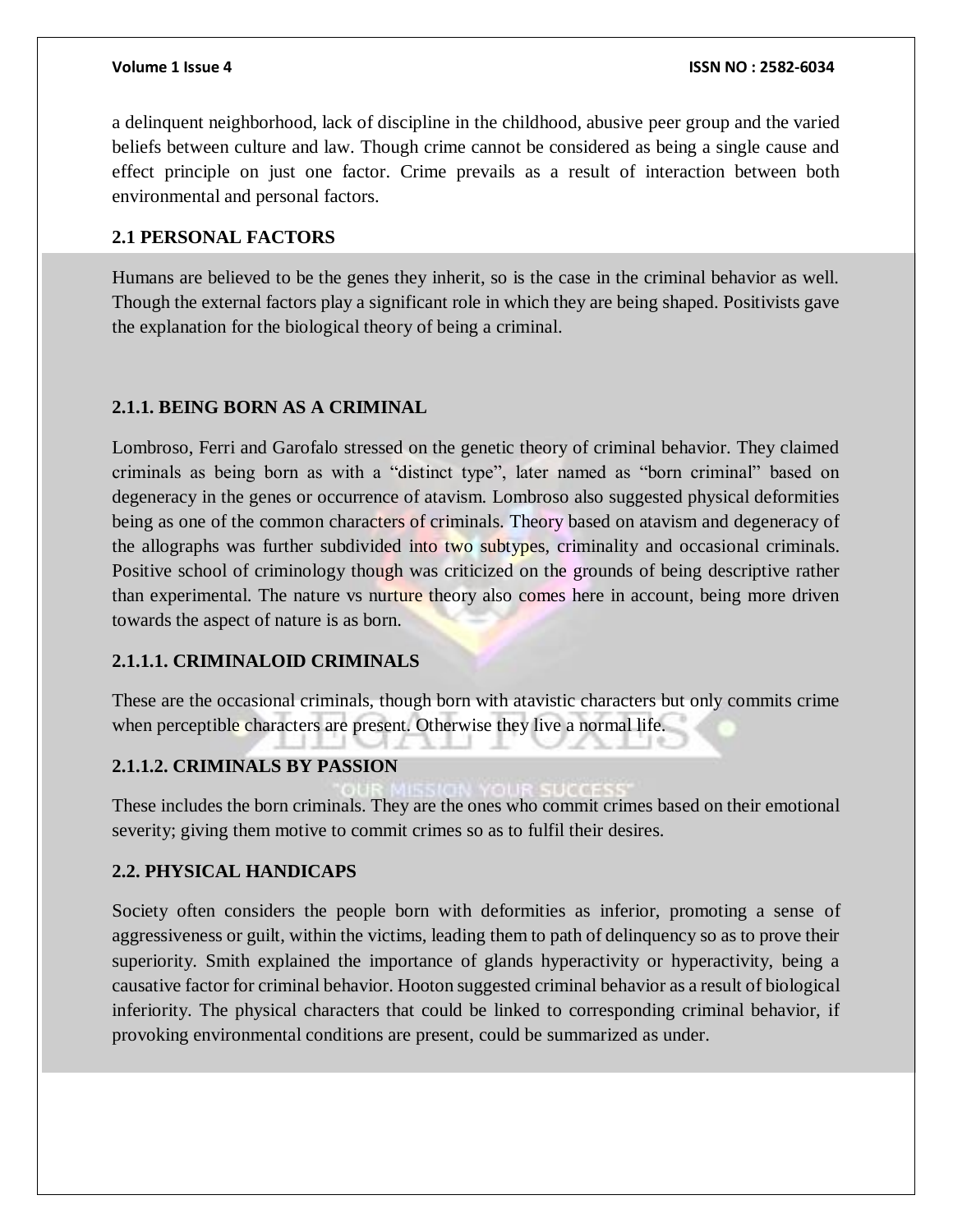- Person with morphological characters such as long thin neck, sloping forehead, small ears, sloping shoulders are more inclined to criminal tendency due to the humiliation faced by them.
- Tall and thin people are more inclined towards becoming murderer and robbers.
- Short heavy people are prone to commit sexual offences.
- Tall and heavy people are inclined to cheat.

Further studies on the theory though gave different results as different environmental conditions were provided during their lifetime. Johanness-et-al studied identical twins for their proneness to crimes. Results suggested that 10 our 15 monozygotic twins had similar chances of being a criminal when provoked by environmental factors and 15 out 17 dizygotic twins showed concordant results for them being prone to criminal behavior. LGBTQ focused hate crimes recorded in the 2009 USA, saw a hike as 10,690 cases in a year.

### **2.3. MENTAL ABNORMILITIES**

The psychogenetic school of criminology aims to understand the defect from "within" the criminal. The criminal act performed is not under the conscious of the perpetrator but is something is not aware of while commission. Henry Goddard reported that the greatest single reason for having a delinquent behavior was having a low IQ, along with the influence of major environmental factors, along with his temperament. Sutherland, 1928 found that 50% of the criminal are feeble minded.

### **2.3.1. LOW IQ**

Being a moron, i.e., having an IQ between 50 and 70 contributes as one of the major reason for criminal behavior, as the perpetrator does not have a proper control over his actions and is more often not aware of consequences. Though the process of criminalization includes clubbing with negative environmental factors.

### **2.3.2. MENTAL ILLNESS FOUR MISSION YOUR SUCCESS**

Each person is unique in personality which can only be understood by an in-depth analysis of the factors one possess. It is either the effect of the way in which his childhood, might had been spent, or any emotional interaction with an inmate. Analyzation of psychological factors plays an important role in differentiating as whether being delinquent or not. A crime committed by an insane is devoid of mens-rea. Healy's research distinguished mental pyschoses, leading to crime into three categories:

- Schizophrenia: these includes the individuals living in a state of delirium, causing real world and their imaginary world to merge. Raman Raghav aka India's jack the ripper, committed most of the crimes due to him being a schizophreniac patient.
- Manic depressive: the ones possessing drastic mood fluctuations.
- Paranoid: they have a feeling that everyone present near them is there to harm them.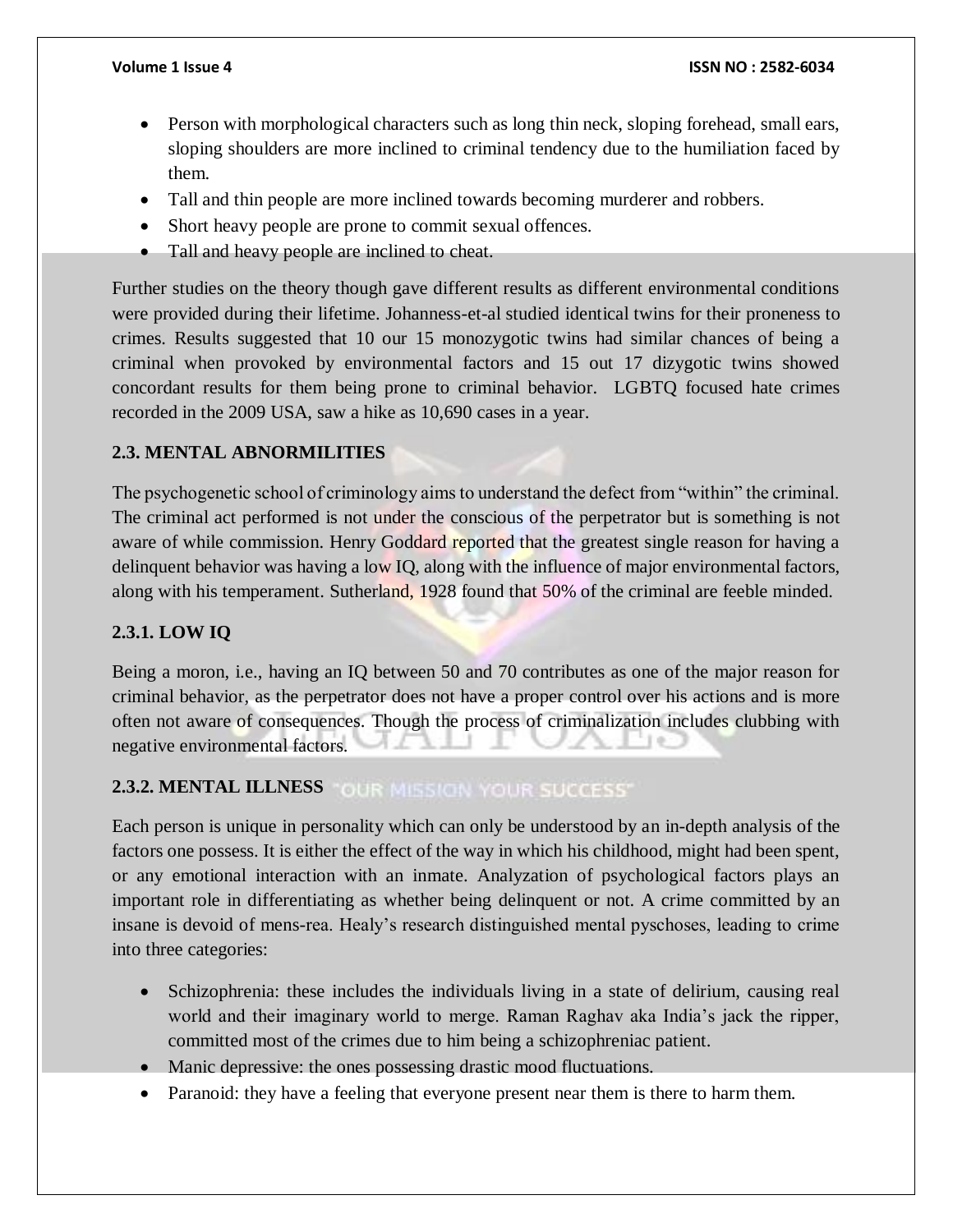The other diseases that add on to the behavior of being a criminal are multiple personality disorder, depression. The factors explained above were further explained in a mathematical equation given by David, stating that crime is committed as a tendency to respond in a particular situation based on the psychological condition. The formula being:  $C = T + S \div R$ 

[Where C = the crime committed; T= the tendency of the criminal to commit the crime;  $S =$ situational circumstances and  $R =$  the resistance of individual for impulse]

But the overall factor influencing criminal behavior could not just be said based on the psychological illness or the causative factors mentioned above, environmental factors also play an important role.

### **2.4. PERSONALITY TRAITS**

Various characters such as an individual's aggressive behavior, his response to failure and events of excitement gives an idea about his proneness of him being a criminal. Criminals have a differential way of handling life problems. Beccaria in classical theory explained crime being done so as to gain pleasure. Other traits criminals include are short temperedness and inability to balance the unconscious and conscious parts of the brain, promoting him to commit crime.

### **2.5. LEARNT ATTITUDE**

Differential proportional theory suggests the importance of learnt attitude as in being a criminal. Sutherland divided criminal in two categories: situational and genetic. A situational criminal is the one who commits the crime as a reaction to the particular situation. Whereas genetic approach is learnt from our own belief about something. This basically aimed to say that a criminal does a crime because of his belief about a particular way being right. Merton's theory suggested crime being done so as to bridge between the culture and the structure based on the rules of the society and the individual.

# **3. ENVIRONMENTAL FACTORS**

Environmental factors play a major role in deciding the personality of an individual. It is an age saying that, "you are what your surroundings are", and similar is the case here. In cases involving juvenile delinquency, it is mostly observed that the juvenile either belongs to a community where criminal activities prevail, or, is a victim of defective household discipline etc. Social media plays an important role in an individual due its high visual impact. There have been many cases seen where criminals were influenced by a movie actor for choosing his modus operandi.

### **3.1 BROKEN HOMES**

Bronner suggested that 50% of delinquents in United States were from broken homes. The absence of parental support, guidance often leads the child to search for that love and affection outside,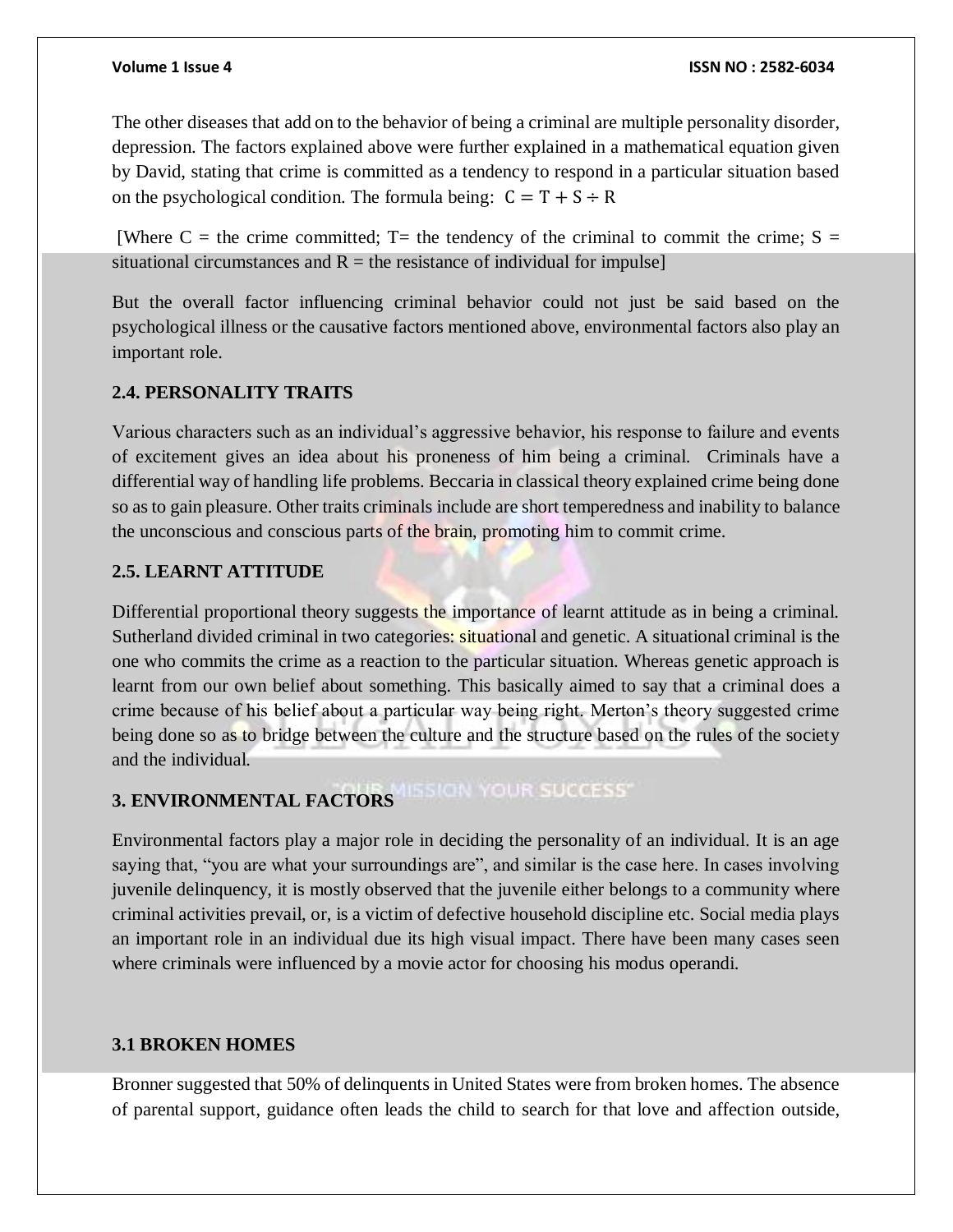leading to fall in the trap of organized crime groups, making him a delinquent and a criminal in future. Sutherland found 70% of juvenile delinquents belonged to broken homes. Though the factor also depends on the childhood conditions faced. The general definition of a broken home being the situation in which either of the parent is not there. But if that place is filled by any other responsible family member the path of delinquency could be stopped there and then.

### **3.2. POOR HOMES**

Stephan-et-al found that a major proportion of the criminals belonged to a poor home. Delinquent subculture theory also highlights the humiliation faced by the children belonging from a lower class often residing them to join a syndicate, so as to prove their worth. Cloward-et-al in differential opportunity theory suggests the reason of crime being the absence of freeness in the legitimate methods used by an individual, leading him to reside over much easier criminal methods.

Children belonging to poor homes are often resided to committing crimes due to the absence of a positive role model. So they reside to the more easily available criminal subculture, satisfying their wishes through illegitimate deeds. A poor juvenile being more prone to harassment may start to have a belief that it is violence that could gain him back his status. Conflict subculture gives an answer to this approach as in poor homes , so as to gain status young ones group themselves and begin being involve in violence and illegitimate later being a part of a bigger gang and so on , the chain goes on .

### **3.3. FAMILY**

Family has an important influence on how a person is. We are what our family has taught us in childhood. Lower-et-al gave the exact definition of a normal family, idle for a healthy growth of an individual. The factors included,

- Structural completeness: which involved presence of both the parents to ensure best growth of the child.
- Economic stability: As told above monetary status plays and important role in shaping an individual. It is the economic stability that enables us to maintain necessary health and status in order to fulfil our goals.
- Moral conformity: which involves the fact that is the family living as per the moral values of the community.
- Physical normality: involves the idea that all the family members are psychologically stable.
- Functional adequacy: the most important factor of all; being the absence of any kind of abuse and riots amongst the family members.

Experiments conducted based on the factors mentioned above stated that these factors if absent, leads to a higher chances of inclination towards criminal behavior.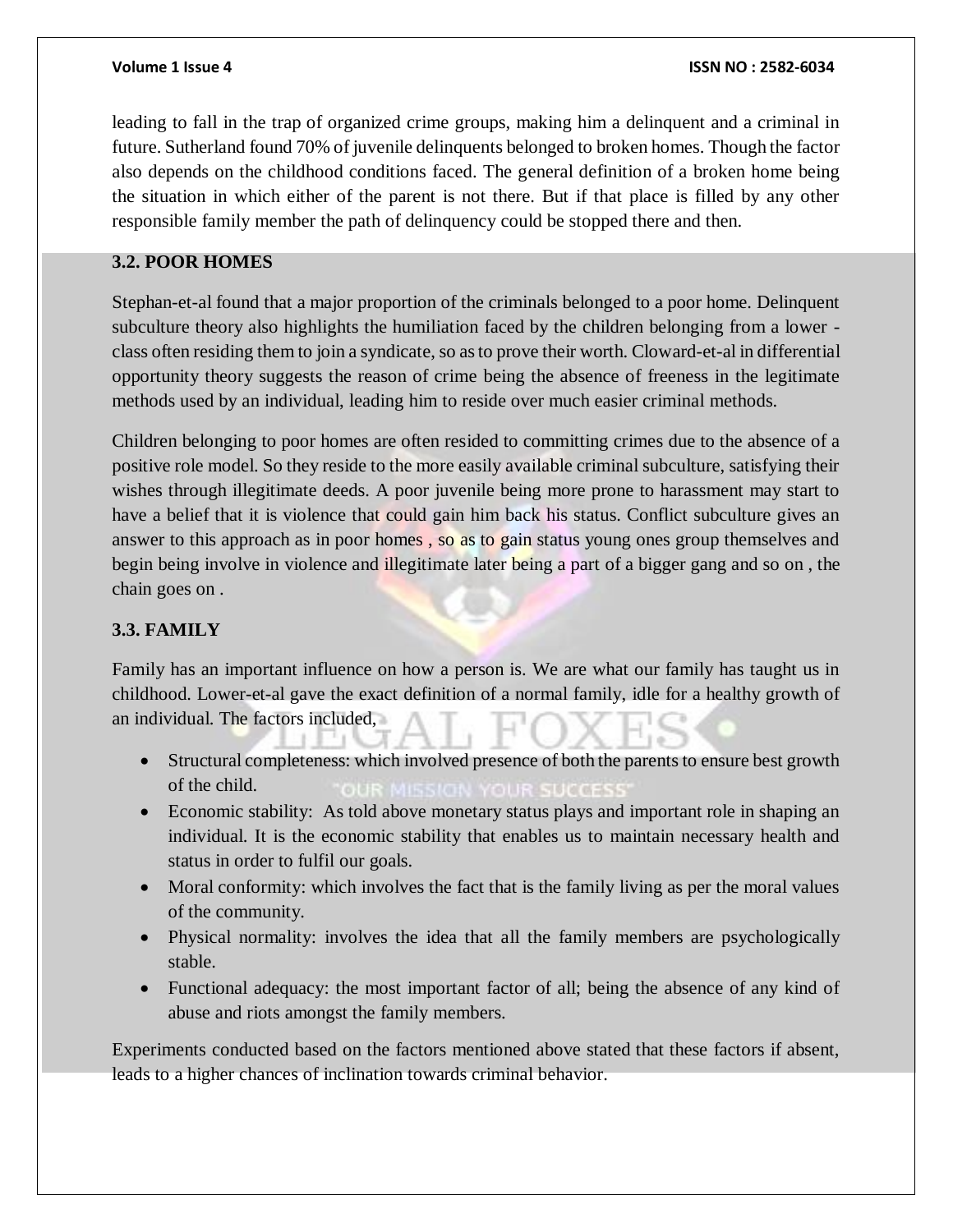### **3.4. PEER GROUP**

Walter Gluecks, out 107 factors chosen for finding the factors that affect criminal behavior found "delinquent companions" to be in the first place. Shaw-et-al in social disorganization theory suggested the presence of "delinquency area" having the highest number of delinquents in the region. So the people with lower income, tends to live in the area due to its lower cost, making the chances of getting attached to a delinquent peer even higher, leading to the person committing crimes. It is often seen that crimes are committed only oneself in a specific delinquent peer group.

### **3.5. NEIGHBORHOOD**

Ecological theory suggests the presence of delinquency area, as one of the most cheaply available area of the town. People of the area being unsuccessful, mostly residing their lives by criminal activities. Being in their neighborhood increases the chances of being engaged in criminal behavior, so as to earn for living. Again, here the too it is the other factors that would influence the decision of the criminal of being one or not.

### **3.6. UNEMPLOYMENT**

With the growing population and the in-ability of the authorities to meet the population demands, delinquency is also increasing. As a result of unemployment, the ones having a deformative mindset are attracted towards criminal opportunities so as to lead their means of living. Unemployment and criminal behavior are directly linked to one another. Wales's police in 1996, showed the relation between the increases in crime as the wage of workers was decreasing.

### **4. CONJUCTION OF ENVIRONMENTAL AND PERSONAL FACTORS**

So far we discussed individually about the personal as well as the environmental factors that influenced the delinquent behavior. As observed it is never a single factor that cause a criminal behavior to exist. The simplest definition of why a crime was caused is  $C = \frac{S}{I}$  $\frac{3}{1}$  ; where S is the deficiency of the social order and I being personal as well as environmental factor that either strengthened the person or weakened his will against a crime.

Motivational mechanism as said by Cohen, plays an important role between the criminal and the crime. The drive inspiring the criminal, his goals, perspectives, values, situation, extent a deviance in behavior is what acts as the motivation for crime. A criminal's tendency to commit a crime, is similar to any other human behavior which is either acquired or inherited, brought in to consideration due to various factors involving both intrapersonal and interpersonal interactions.

It is the difference between dreamt and reached goals and the situations because of which the goal wasn't fulfilled acts a catalyst to his criminal tendency. In most of the cases, it is seen that a crime has not been pre-planned but was an immediate act, suggesting the learnt attitude approach towards criminal tendency.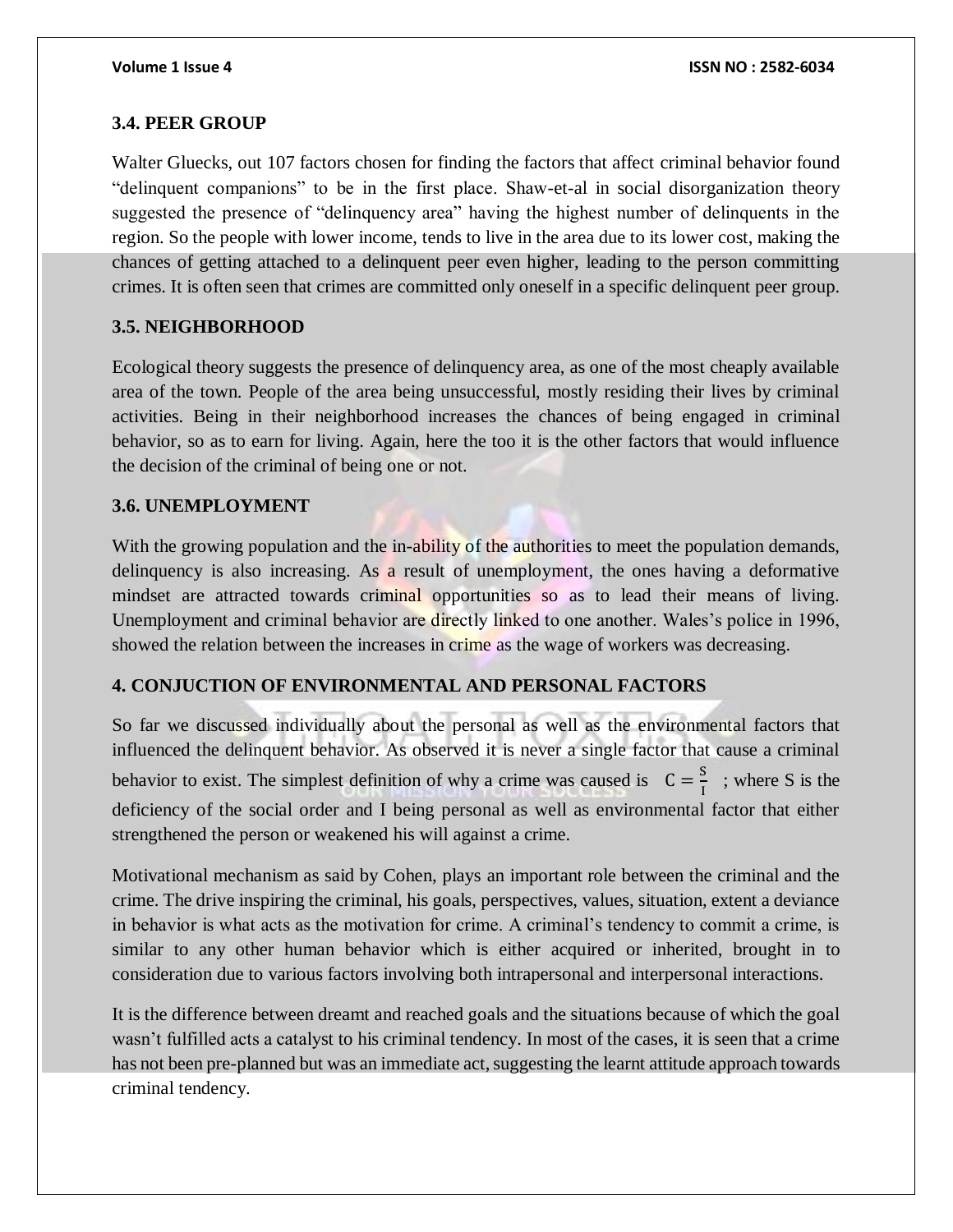There is a need to understand the psychology of a criminal while committing the crime in order of the punitive aspect. All the criminals should not be treated alike. Criminals are not anti-social, instead they too are a victim of the unbridged gap between the societal and the personal belief.

### **REFERENCES**

1. Unodc.org.2020 [cited 8 July 2020].Availablefrom: [https://www.unodc.org/documents/data](https://www.unodc.org/documents/data-and-analysis/Crime-statistics/International_Statistics_on_Crime_and_Justice.pdf)[and-analysis/Crime-statistics/International\\_Statistics\\_on\\_Crime\\_and\\_Justice.pdf](https://www.unodc.org/documents/data-and-analysis/Crime-statistics/International_Statistics_on_Crime_and_Justice.pdf)

2. Sccjr.ac.uk. 2020 [cited 8 July 2020]. Available from: http://www.sccjr.ac.uk/wp [content/uploads/2016/02/SCCJR-Causes-of-Crime.pdf](http://www.sccjr.ac.uk/wp%20content/uploads/2016/02/SCCJR-Causes-of-Crime.pdf)

3. GLUEK S. APA PsycNet [Internet]. Psycnet.apa.org. 2020 [cited 7 July 2020]. Available from: <https://psycnet.apa.org/record/1951-02578-000>

4. Shodhganga.inflibnet.ac.in. 2020 [cited 8 July 2020]. Available from: [https://shodhganga.inflibnet.ac.in/bitstream/10603/187429/6/06\\_chapter%202.pdf](https://shodhganga.inflibnet.ac.in/bitstream/10603/187429/6/06_chapter%202.pdf)

5. COHEN A. [Internet]. Csun.edu. 2020 [cited 5 July 2020]. Available from: <http://www.csun.edu/~hbsoc126/soc1/chapter%208%20outline.pdf>

6. SUTHERLAND E. APA PsycNet [Internet]. Psycnet.apa.org. 2020 [cited 5 July 2020]. Available from:<https://psycnet.apa.org/record/1948-02673-000>

7. Causes of Crime - Social And Economic Factors [Internet]. Law.jrank.org. 2020 [cited 8 July 2020]. Available from: [https://law.jrank.org/pages/11999/Causes-Crime-Social-economic](https://law.jrank.org/pages/11999/Causes-Crime-Social-economic-factors.html)[factors.html](https://law.jrank.org/pages/11999/Causes-Crime-Social-economic-factors.html)

8. CANTER N. [Internet]. Scholarlycommons.law.northwestern.edu. 2020 [cited 8 July 2020]. Availablefrom[:https://scholarlycommons.law.northwestern.edu/cgi/viewcontent.cgi?article=2359](https://scholarlycommons.law.northwestern.edu/cgi/viewcontent.cgi?article=2359&context=jclc) [&context=jclc](https://scholarlycommons.law.northwestern.edu/cgi/viewcontent.cgi?article=2359&context=jclc)

9.2020[cited8July2020].Availablefrom[:https://www.tandfonline.com/doi/full/10.1080/21582041.](https://www.tandfonline.com/doi/full/10.1080/21582041.2016.1259495) [2016.1259495'](https://www.tandfonline.com/doi/full/10.1080/21582041.2016.1259495)

10. Variables Affecting Crime FBI. 2020 [cited 9 July 2020]. Available from: [https://ucr.fbi.gov/hate-crime/2011/resources/variables-affecting-](https://ucr.fbi.gov/hate-crime/2011/resources/variables-affecting-crime#:~:text=Variations%20in%20composition%20of%20the,poverty%20level%2C%20and%20job%20availability)

[crime#:~:text=Variations%20in%20composition%20of%20the,poverty%20level%2C%20and%2](https://ucr.fbi.gov/hate-crime/2011/resources/variables-affecting-crime#:~:text=Variations%20in%20composition%20of%20the,poverty%20level%2C%20and%20job%20availability) [0job%20availability.](https://ucr.fbi.gov/hate-crime/2011/resources/variables-affecting-crime#:~:text=Variations%20in%20composition%20of%20the,poverty%20level%2C%20and%20job%20availability)

11. wu d, wu z. Hal.archives-ouvertes.fr. 2020 [cited 9 July 2020]. Available from: <https://hal.archives-ouvertes.fr/hal-00712374/document>